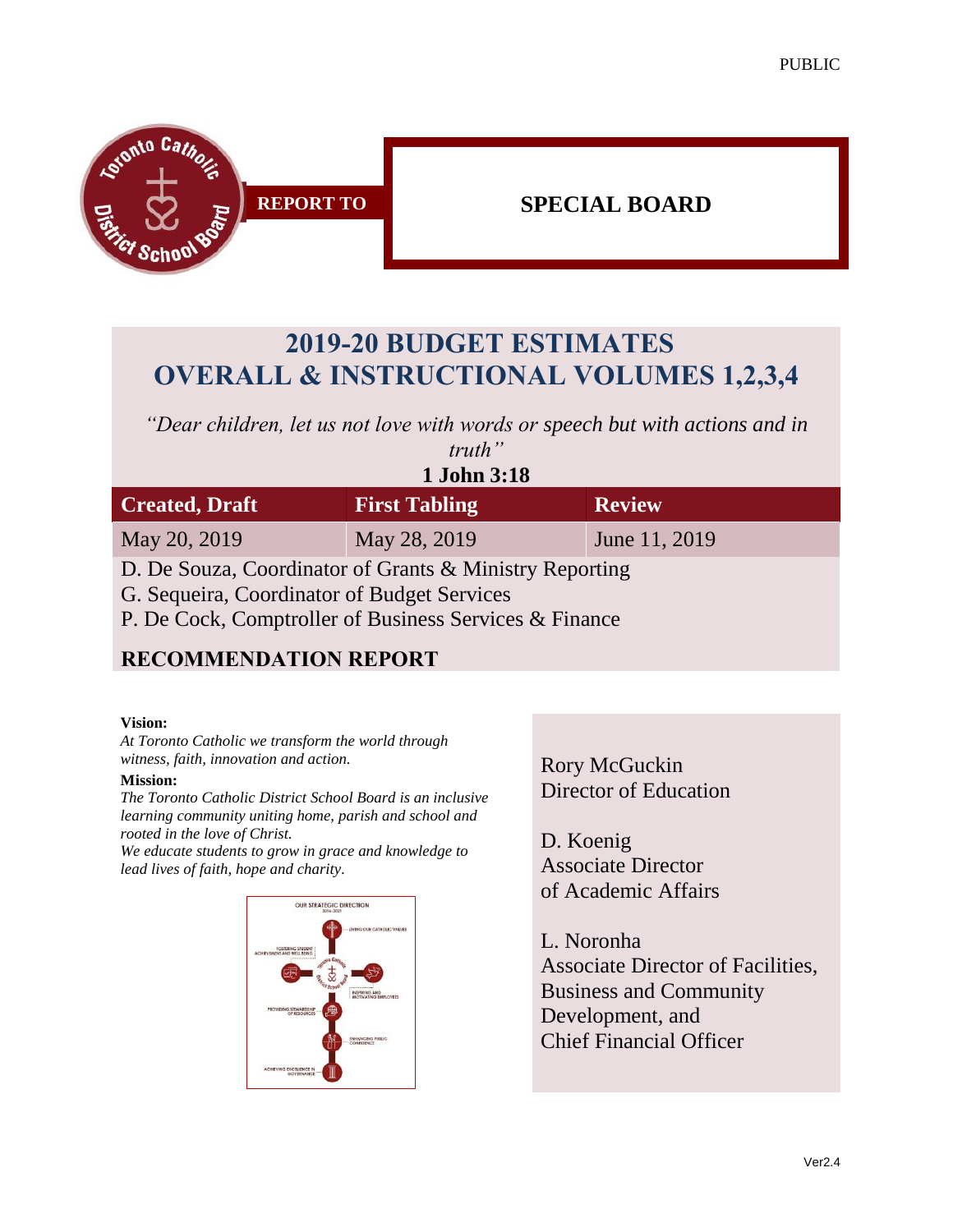# **A. EXECUTIVE SUMMARY**

*As per the requirements set out in the Education Act, TCDSB's proposed budget estimates are balanced.* The 2019-20 budget expenditure and revenue estimates appearing in Volumes 1 to 6 of the Budget Book are balanced; based on consensus enrolment and staffing projections, calculated Grants for Student Needs (GSNs), Other Program funding projections and numerous recommended reductions to service levels.

*Two budget related reports have been submitted to facilitate Trustees with conflicts of interest on instructional related funding, at their own discretion, the opportunity to participate in non-instructional and reserve funding related discussions.* Volumes 1 to 4 focus on both the overall budget as well as instructional related expenditures, while Volume 5 focuses on noninstructional expenditures and Volume 6 on financial sustainability.

*The first volume appearing in the 2019-20 Budget Book provides an overall contextual summary.* The Volume is meant to provide trustees, parents and other stakeholders a snapshot of TCDSB's profile as a large, urban, diverse and Catholic school board. Enrolment data refers to the number of students projected to attend TCDSB schools in 2019-20, and is the key driver for revenue and expenditure calculations. Enrolment projections show an increase of 441 elementary students and a decrease of (338) Secondary students for the 2019-20 school year. The total student population is projected to be 91,962

*The overall Grants for Student Needs are projected to decrease.* TCDSB is projected to derive 92.5% of its operational revenues from the Provincial Grants for Student Needs (GSNs). The remaining funds are received in the form of Priorities and Partnership Funds (PPF) (formerly known as Education Programs – Other or EPOs) and other government agencies. Total funding is expected to decrease by approximately \$4.3M. 2019-20 Revenue projections are as follows:

| Panel                 | 2018-19       | 2019-20                  | Change |
|-----------------------|---------------|--------------------------|--------|
|                       | $\langle$ SB) | $\langle$ \$ $B \rangle$ | \$B\$  |
| GSNs                  | 1.06          | 1.06                     |        |
| <b>Other Revenues</b> | 0.09          | 0.09                     |        |
| <b>Total</b>          | 1.15          | 1.14                     | 0.05   |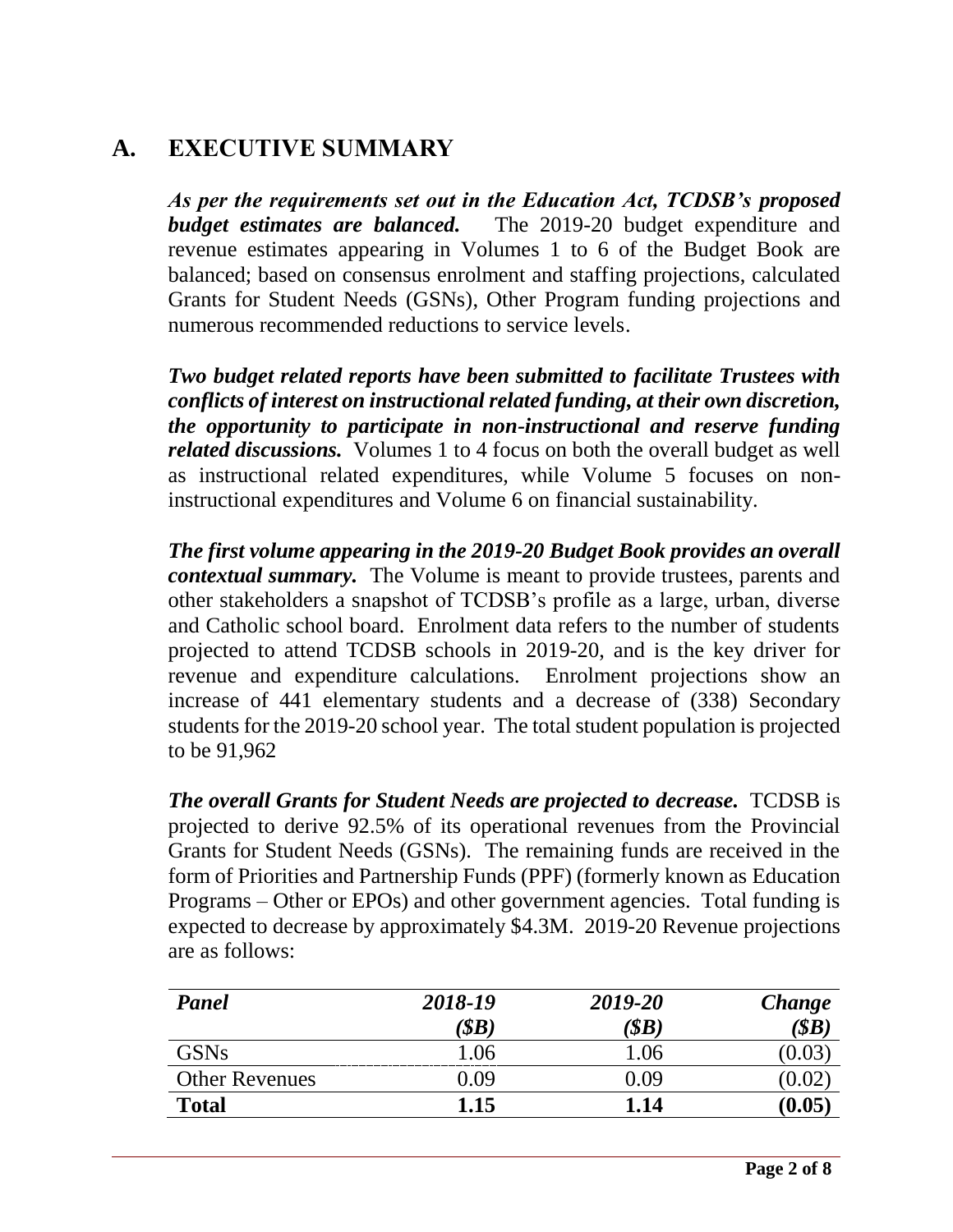*The projected enrolment and estimated GSNs provide the capacity to determine the TCDSB's instructional and support service levels.* The Education Act and its regulations concerning class sizes and required instructional minutes, consequently, prescribes TCDSB's service levels. The projected expenditures in the Instructional expenditure category are estimated in the table below. It should be noted that reductions in almost all areas of budget have been made in order bring the budget into balance. These reductions are almost exactly consistent with those cited in the May 9, 2019 Corporate Services Committee report. An updated listing of these reductions is separately provided in Appendix B and is also detailed in the Budget Book appearing in Volume 3.

| <b>Instructional Expenditure</b>  | 2018-19         | 2019-20 | Change |
|-----------------------------------|-----------------|---------|--------|
| <b>Categories</b>                 | $(S\mathbf{M})$ | (SM)    | (SM)   |
| <b>Classroom Teachers</b>         | 641.0           | 638.9   | (2.1)  |
| Professionals & Paraprofessionals | 57.3            | 56.0    | (1.3)  |
| In School Administration          | 68.7            | 69.2    | 0.5    |
| Textbooks & School Computers      | 36.0            | 34.2    | (1.7)  |
| <b>Education Assistants</b>       | 54.3            | 53.1    | (1.2)  |
| <b>Continuing Education</b>       | 23.2            | 22.3    | (0.9)  |
| <b>Resource Teachers</b>          | 5.6             | 4.2     | (1.4)  |
| <b>Occasional Teachers</b>        | 32.6            | 32.5    | (0.2)  |
| <b>Early Childhood Educators</b>  | 27.1            | 27.9    | 0.7    |
| <b>Staff Development</b>          | 2.9             | 2.9     | 0.0    |
| <b>Other Non-Operating</b>        | 41.1            | 38.7    | (2.4)  |
| Total                             | 989.8           | 979.9   | 9.9)   |

### **B. PURPOSE**

This report has been prepared for the Board of Trustees to receive and deliberate on the draft 2019-20 budget in preparation for approval at an upcoming June Committee or Board meeting. Any approved and balanced changes to the draft budget will be captured in the next iteration of the budget presented for approval.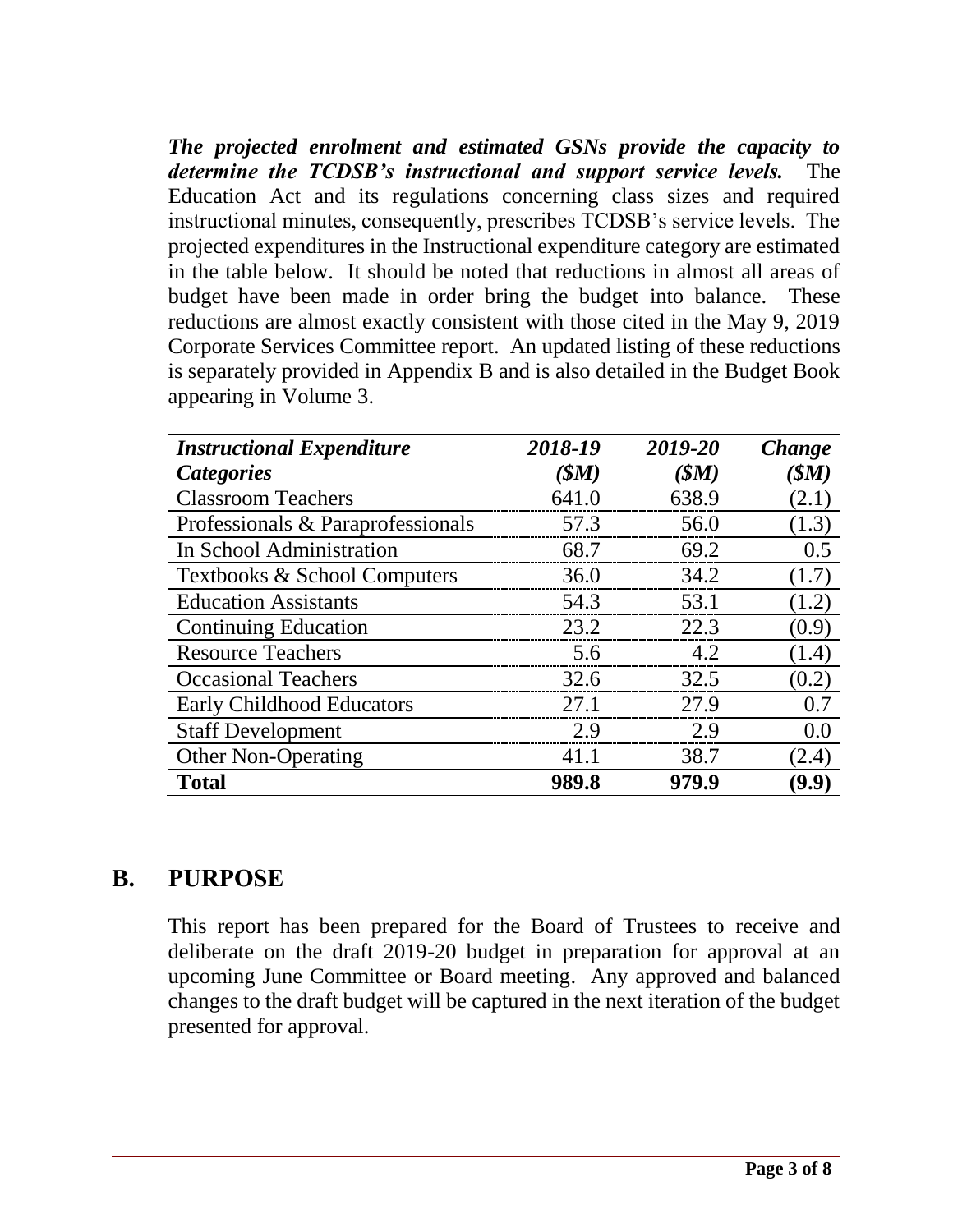## **C. BACKGROUND**

- **1.** *Based on analysis and review of the announcements to date, service levels across almost all program and service areas need to be reduced in order to develop a balanced budget.* The Ministry of Education announcements on April  $26<sup>th</sup>$  impacted many program and service areas, and if the impacts are not addressed, then the operating budget would enter an unbalanced (deficit) position. Consequently, the 2019-20 Budget Estimates must contain service level reductions in order to develop a balanced budget in compliance with the Education Act.
- **2.** *Announcements for class size changes in some areas were made on March 15, 2019 (2019:B08).* The new class size requirements for grades 4-8 and 9- 12 impacts the TCDSB budget by approximately \$12.5M for the 2019-20 school year and reduces secondary teacher positions by approximately 350 Full-Time Equivalent (FTE) positions over the course of the next four years.
- **3.** *Current Collective Agreement Local Priorities Funding will expire.* The expiration of the Local Priorities funding associated with the 2 year Collective Extension Agreements will decrease GSN funding by approximately \$11.1M. It equates to 119 Full-Time Equivalent (FTE) positions that spans almost all employee groups. The provincially negotiated extension agreements expire as of August  $31<sup>st</sup> 2019$ .
- **4.** *The continuance of the International Language (IL) Program has been signalled as a primary focus for this Board.* While the value of the IL program has been confirmed by both Trustees as well as through parent surveys, based on current labour arbitration settlements as well as certain legislative prescriptions, the IL program may lose all funding for the 2019-20 school year. Staff have yet to hear from the Ministry on whether Ministerial approval and all or part of the funding for this program will be provided for the 2019-20 school year. The assumptions in this report contain the notion that the program will continue at TCDSB, but that funding from the Province will be eliminated. This will create a cost pressure of \$8.9M.
- **5.** *The Ministry has not provided TCDSB specific PPF data.* While Province wide figures were provided in the April  $26<sup>th</sup>$  memo, the details specific to TCDSB have not been released. Similarly, the Technical Paper containing specific funding data and criteria was released on May 24<sup>th</sup> 2019, subsequent to the release of this report. Staff have made assumptions about the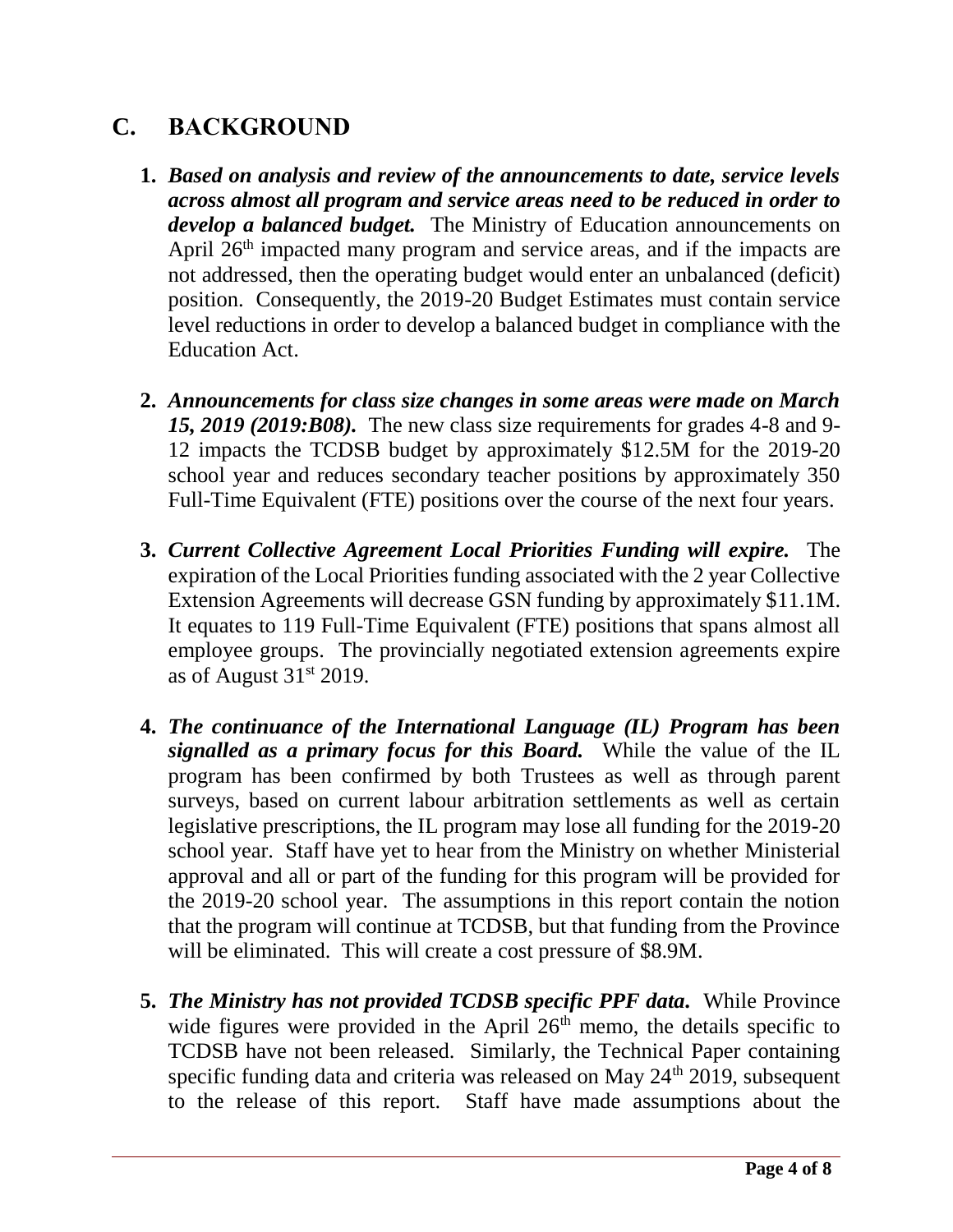continuation of various funds in order to produce the Budget Book. Staff do not expect large-scale swings in funding based on the unavailable data, but minor amendments may be necessary over the following week(s) depending on any TCDSB specific data that is released by the Ministry.

## **D. EVIDENCE/RESEARCH/ANALYSIS**

#### **Budget Consultation Feedback**

- **1.** The 2019-2020 budget consultation launched on April 3, 2019, and included an enhanced webpage with supporting documents and tools for local school communities to initiate consultations in a number of ways. Consultation tools included website, online and paper surveys with feature for Catholic School Parent Council (CSPC) identification, budget video, Frequently Asked Questions (FAQs), social media posts, and letters to schools, parents, parishes and other stakeholders.
- **2.** A public consultation and virtual town hall was held on May 1, 2019, and staff held several meetings with stakeholders including unions, associations, Catholic Parent Involvement Committee (CPIC), Ontario Association of Parents in Catholic Education (OAPCE), Special Education Advisory Committee (SEAC) and Catholic Student Leadership Impact Team (CSLIT).
- **3.** This broad, multi-faceted plan was designed to reflect the compassion and care dictated by applying the Catholic lens when considering how best to support our students. Emphasizing the importance of parent and community voice in these consultations underscores the Board's commitment to maintaining public confidence to ensure feedback is considered while complying with the Ministry of Education's directive to submit a balanced budget for the 2019-2020 fiscal year.
- **4.** A report to Regular Board on May 16, 2019 provides a detailed version of the results of the public consultation. At a high level, public consultation showed a great deal of support for special education supports in both the elementary and secondary panel,  $5<sup>th</sup>$  Block literacy program in the elementary panel, guidance teachers in the secondary panel, literacy/numeracy/tech-enabled resource materials, STEM and specialty focused programs and air-cooling/classroom furniture/playgrounds from a facilities perspective.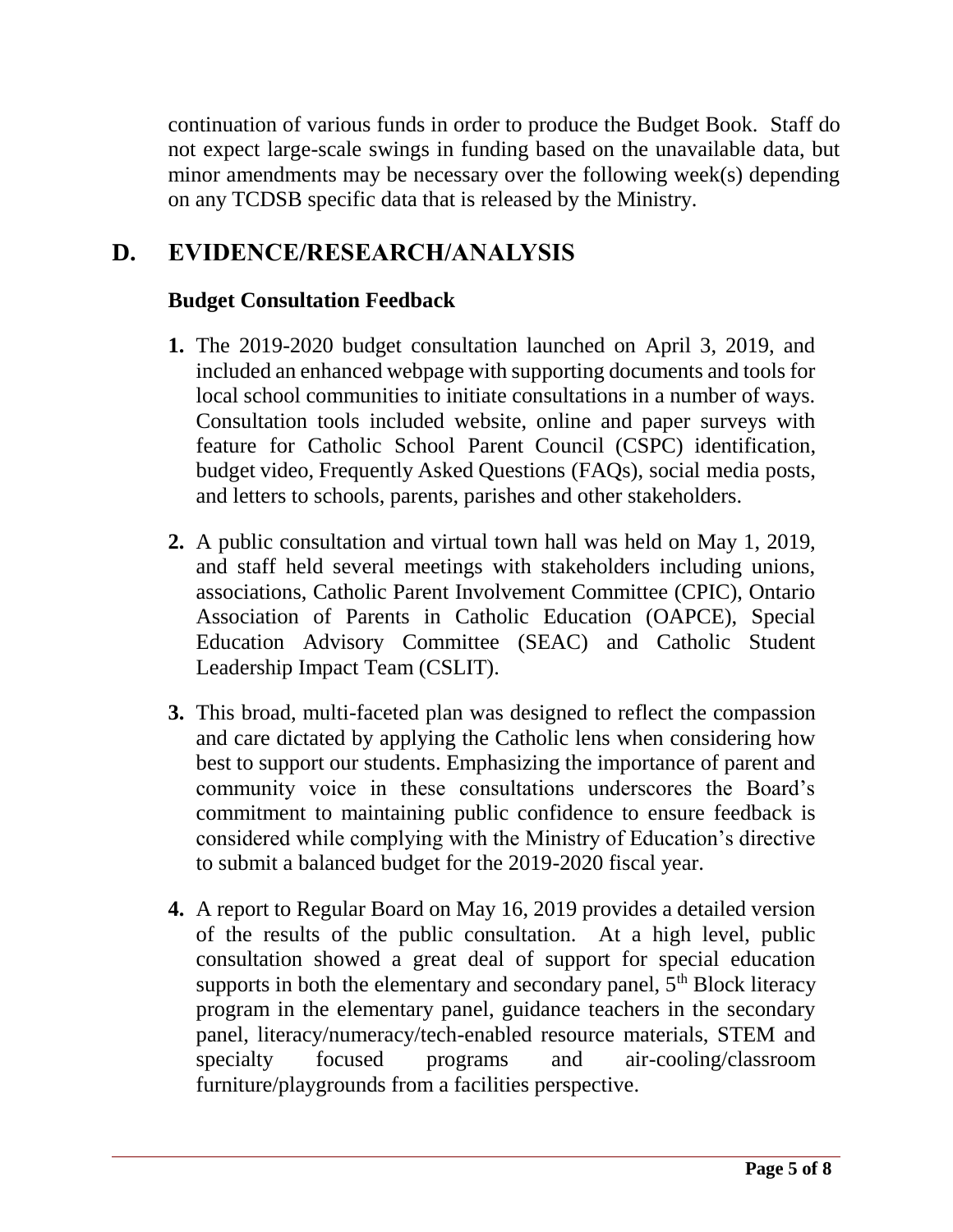**5.** Staff attempted to use much of the public input provided as a guide towards recommended appropriate reductions, however it should be noted that considerations towards legislative restrictions, collective agreement restrictions and funding restrictions are also all factors in making these difficult decisions.

#### **Overall Service Level Impacts**

**1.** *Senior staff were able to identify a preliminary list of reductions that fully offset the funding shortfall in order to balance the budget.* Staff consolidated all mandated reductions, along with any mandated increases and offsets from Local Priority Funds. They then identified several preliminary labour and non-labour related reductions or revenue increases that could potentially fully offset the estimated funding shortfall. The following analysis provides a high-level summary of those potential recommendations (FTE  $=$ Full Time Equivalent). Appendix A provides a segregated view of these reductions in a similar format provided at Corporate Services Committee on May 9, 2019. The Budget Book (Volume 3) provides a detailed analysis of the proposed service levels adjustments (Appendix B).

| <b>Description</b>                             | \$M     | <b>FTE</b> |
|------------------------------------------------|---------|------------|
| Increase based on enrolment change             | 1.20    | 12.5       |
| Mandated Impacts from Elementary Class Size    | 3.30    | 32.1       |
| Mandated Reductions from Secondary Class Size  | (10.20) | (94.9)     |
| Reductions Associated with Local Priority Fund | (9.70)  | (118.9)    |
| <b>Other Elementary Panel Reductions</b>       | (3.20)  | (31.0)     |
| <b>Other Net Secondary Panel Reductions</b>    | (0.40)  | (4.0)      |
| Board Administration and Governance Reductions | (1.15)  | (10.0)     |
| <b>Other Non-Labour Impacts</b>                | (12.65) |            |
|                                                | (32.80) | (214.2)    |

**2.** *The overall service level impact to the TCDSB amounts to a reduction of 214.2 FTE staff positions.* Reductions would be completed by way of attrition and senior staff are confident that no layoffs would occur, however the impact on the system will certainly be felt through service level reductions to students. The following table provides a high-level analysis of the employee groups that would be affected if the potential recommendations carried through the Preliminary Budget Estimates in June.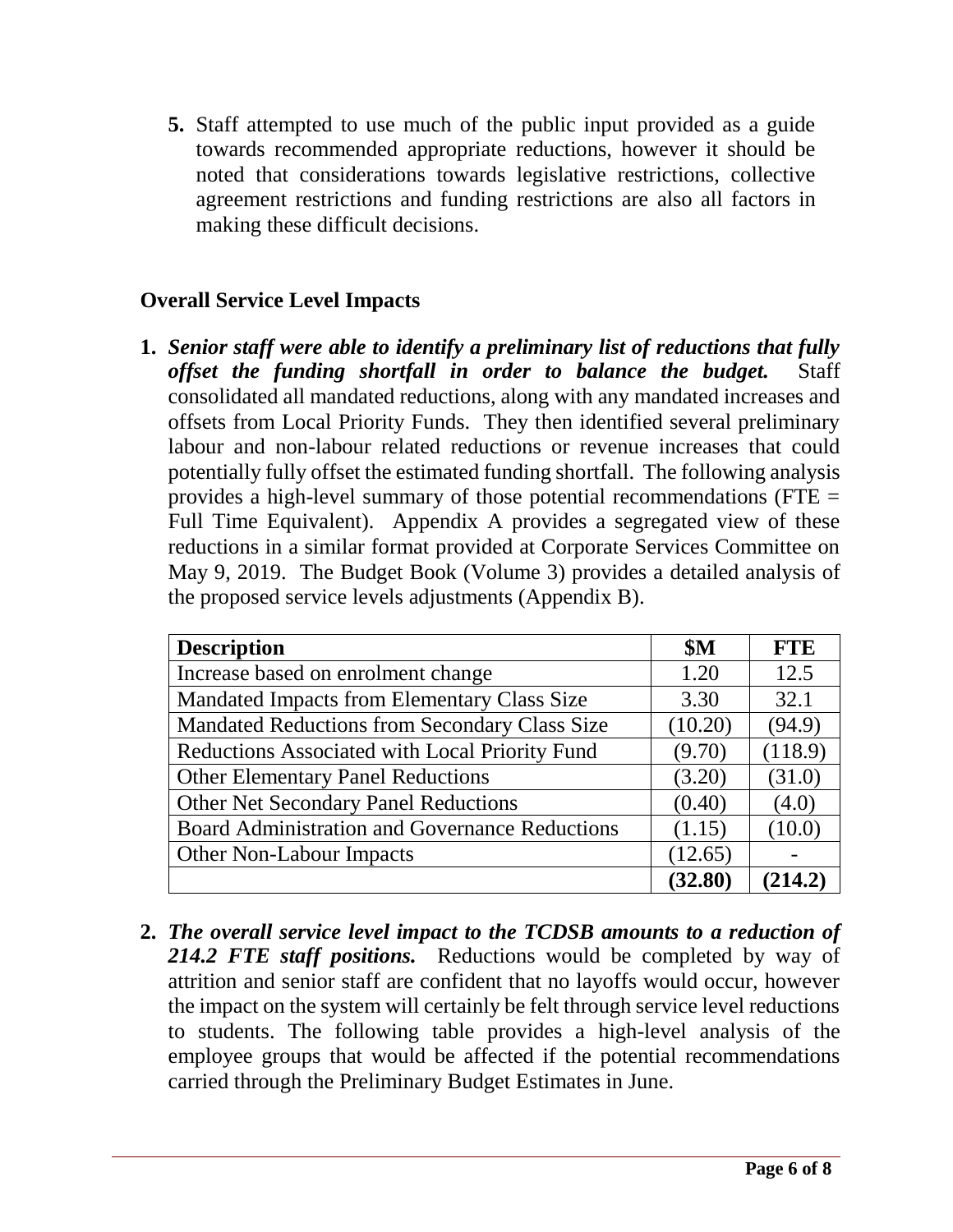| <b>Employee Group</b>                                   | <b>FTE</b> |
|---------------------------------------------------------|------------|
| Toronto Secondary Unit (TSU)                            | (129.4)    |
| Canadian Union of Public Employees (CUPE)               | (60.7)     |
| <b>Toronto Elementary Catholic Teachers (TECT)</b>      | (12.6)     |
| Management, Administrative and Professional Association | (7.0)      |
| (MAPA)                                                  |            |
| The Education Worker's Alliance of Ontario (EWAO)       | (2.0)      |
| Principals and Vice-Principals (P&VPs)                  | (1.5)      |
| <b>Executive Staff</b>                                  |            |
|                                                         |            |

**3.** *Other options are also available to balance the budget.* Senior staff have also provided a few other options that could be used to balance the budget. This list is non-exhaustive; however, it should be kept in mind that the large majority of the Board's budget is restricted in terms of being applied either to specified programs or to classroom ratios. The following is a short list of other potential strategic offsets that are flexible types of funding and related to "Instructional". Another shortlist is provide under the complementary "Non-Instructional" report (inclusive of transportation related analysis).

| <b>Description</b>                              | \$M  |
|-------------------------------------------------|------|
| Move IL Programs to Evenings/Weekend Format     | 7.30 |
| Introduce Paid Parking for Employees            |      |
| Eliminate Non-Qualifying Student Transportation |      |
| <b>School Block Budget Reductions</b>           |      |

**4.** *Over the course of the year, the Board of Trustees passed previous motions for items to be considered in the 2019-20 Budget.* Appearing in the table below is a list of budget items that require consideration and decision to be included in this year's operating budget. In summary, the budget impact amounts to another \$2.1M to the operating budget for which additional service level changes are required. Trustees also recently passed a motion to maintain Special Education funding at the same level as the previous year. This was done without the benefit of knowing the shortfall faced by the Board and the GSN announcements. As part of the annual operating budget planning process, the Board of Trustees will make budget decisions, which in effect supersede all previous funding related motions and decisions as per normal practice. None of the amounts listed below have been included in the balanced